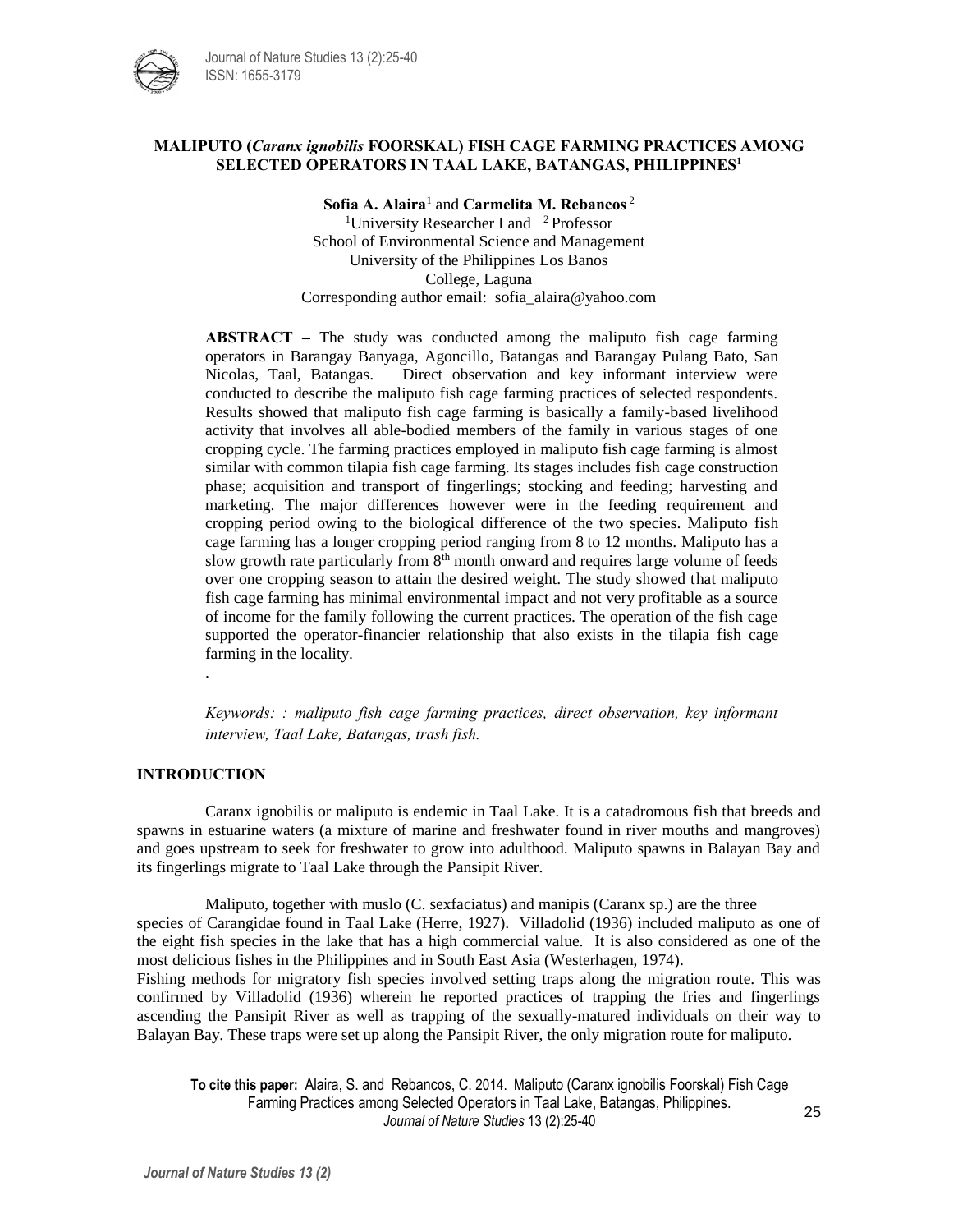Early records on the number of maliputo harvested from the fish corrals in the Pansipit River already showed a declining trend from as high as 1,004 in 1880's, 357 in the 1920's and 311 in the 1930's (Villadolid, 1936). Other fishing methods cited in various literatures for catching maliputo in commercial quantities include beach seine (pukot) and ring net (basnig). Fish corrals (baklad), lift net and gill net (pante) were also used but in smaller quantities (Villadolid, 1936; Mutia, undated).

Maliputo remains an important part of the Taal Lake fisheries as reported by Mutia (undated). The fish is included in the top 5 commercial species of the lake. Records from San Nicolas, Batangas showed that the fish was abundant in Taal Lake until 1965 (Magistrado, 1983). This was confirmed from the result of 1996-1999 fish catch survey from eight landing sites in Taal Lake. Maliputo ranked  $3<sup>rd</sup>$  and 4<sup>th</sup> place in terms of total annual production from 1996-2000 with 265 MT next to Atherina forskalii or guno (645 MT), Oreochromis niloticus or tilapia (943 MT) and Sardinella tawilis (3770 MT). The importance of maliputo in the food chain and its high market value motivated the Bureau of Fisheries and Aquatic Resources (BFAR) to breed maliputo in captivity.

The study was therefore conducted to describe the maliputo fish cage farming practices of some selected operators in Taal Lake and relate the impacts of these practices to environment, economic and social aspects.

# **MATERIALS AND METHODS**

The study employed direct observation research method among the fish cage operator in Taal Lake. In the direct observation, the researcher participates with the fish cage operator in the aliputo fish farming activities. There were only four (4) active maliputo fish cage operators in Taal Lake during the conduct of this study. One of the maliputo fish cage was located in Brgy. Pulang Bato, San Nicolas Taal, Batangas and the remaining three fish cages were located in Bgry. Banyaga, Agoncillo, Batangas (Fig. 1). Key informant interview with BFAR staff and maliputo fish cage operators were conducted to gather data related to the study.



Figure 1. Map of Batangas Province showing the study sites.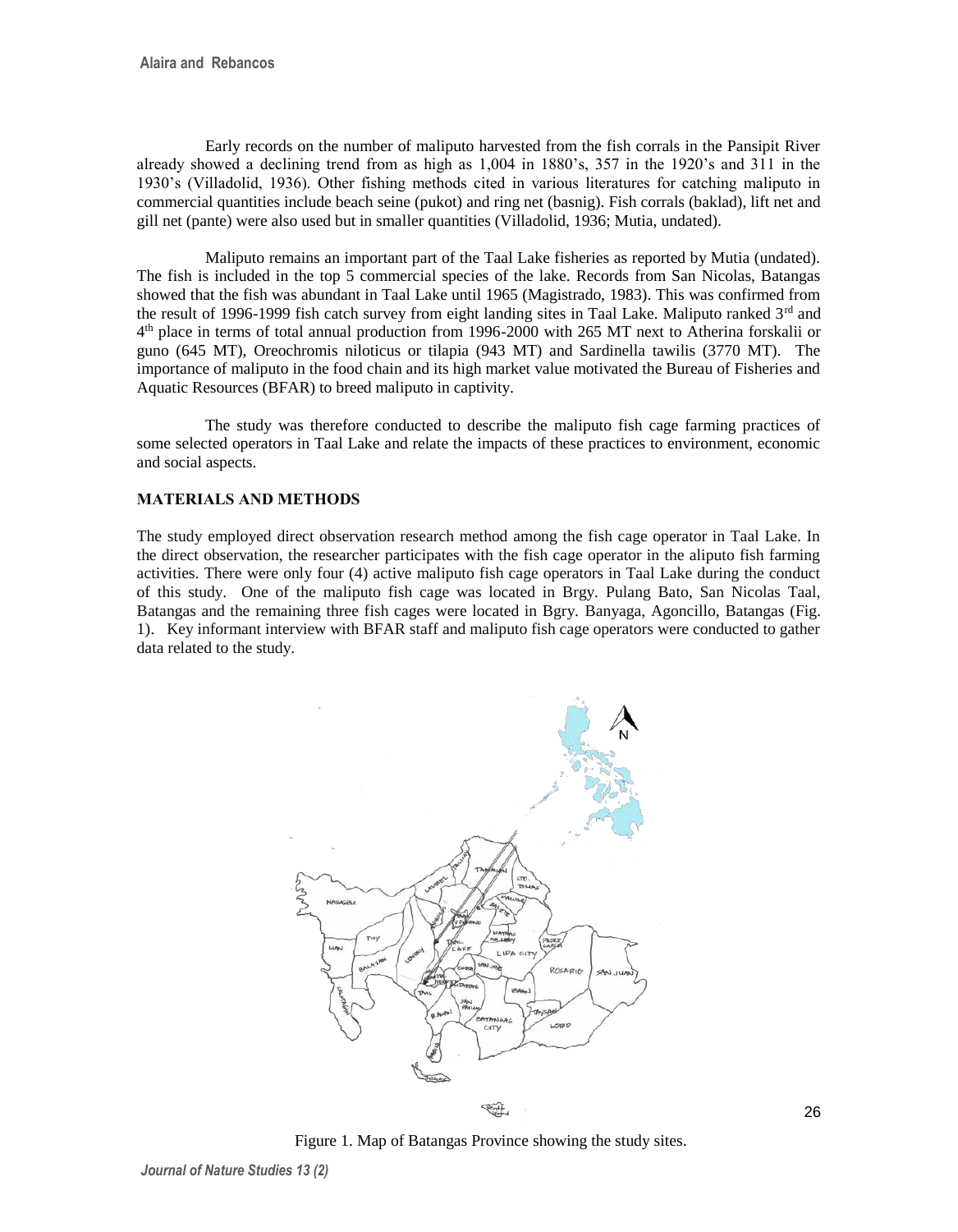The study was guided by the research framework presented in **Figure 2**. The framework shows that the local practice employed in maliputo fish cage farming was influenced by four (4) major considerations comprising of skills/knowledge, availability of resource input (labor and materials), availability of trash feeds and existing arrangement between fish cage operator and financier. The maliputo fish cage farming practices involved four (4) major phases, these include: fish cage construction phase; acquisition and transport of fingerlings; stocking and feeding; harvesting and marketing. Finally, as a livelihood activity, maliputo fish cage farming has an environmental, economic and social impact.



Figure 2. Framework for the maliputo fish cage farming in Taal Lake.

The source of information was limited to four (4) maliputo fish cage operators who are The source of information was limited to four (4) maliputo fish cage operators who are active at the time of the study. The information generated therefore represents only and may be true to those fish cage operators who participated in the study. The limited number of respondents could not also provide substantial information that could be used in economic sensitivity analysis to determine the economic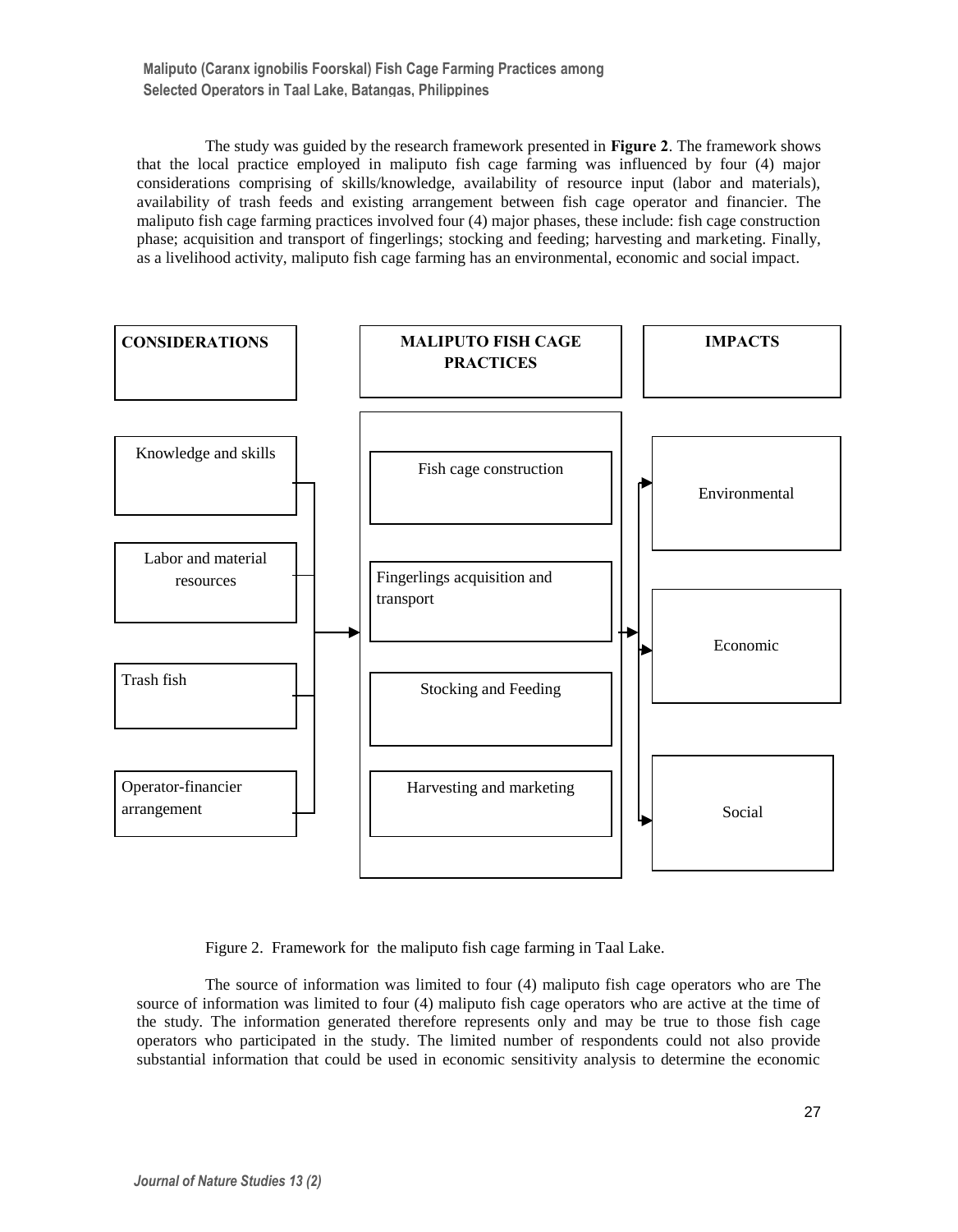viability of the activity. In this regard, what was described was the financial viability of the maliputo fish cage farming.

Moreover, this paper focus on the activities and considerations under the various phases of maliputo fish cage farming, including the impacts of the activities in the environment, economy and society. In addition, the social aspects of the study dealt more on the arrangements between the financier and operator hence, the study did not collect in- depth data on the roles and involvement of household members and its impact on their activities as these was not part of the study.

### **RESULTS AND DISCUSSIONS**

The four maliputo fish cage farming operators were all males and considered as the head of the household. The average age is 49 and they have been engaged in maliputo fish cage farming for about 5- 15 years. All of the maliputo fish cage operators started with tilapia fish cage farming. Hence, most of the methods employed in the operation, except for feeding, are almost similar. These include the design and structure of the floating fish cage, transport and handling of fingerlings and replacement and maintenance of fish cage nets.

Only one of the operators claimed to have undergone formal training on maliputo fish cage farming. The rest had no formal training but the skills and knowledge developed through time were based from experiences in tilapia fish cage farming.

The maliputo fish cage farming in this area was considered a family-based livelihood activity, where all able-bodied members of the household, regardless of gender and age, contribute to the activity, especially in the collection of trash fishes, during the harvesting, marketing and post- harvest activities such as repair of nets and floats.

Based on the direct observation and key informant interview, maliputo fish cage farming is divided into four major phases. These are fish cage construction phase; acquisition and transport of fingerlings; stocking and feeding; harvesting and marketing.

## **Fish Cage Construction Phase**

Fish cage construction phase includes the construction of bamboo rafts, setting of net, towing and assembly. Construction of raft and the setting of net are done at the lakeshore. Once completed, the raft is towed to the designated location where all the parts are finally assembled. According to the operators, the main criterion used in the siting of the maliputo fish cages is its proximity to the operator's household.

The fish cages are established about 200- 300 meters from the shoreline or roughly 250 to 600 meters from the household to facilitate monitoring and feeding. It was also noted that the fish cages are established alongside the tilapia fish cages that are either owned by the maliputo fish cage operator themselves or by any member of the household. The cage is usually submerged in water more than 10 m deep to ensure that the bottom of the fish cage would not entangle with the lakebed debris during the rise and fall of the water level.

### **Acquisition and Transport of Fingerlings**

Maliputo fish cage operators acquired fry or fingerlings from maliputo fry collectors of Sambal, Lemery, Batangas. The fry/fingerlings are captured along the shore near the estuary of Balayan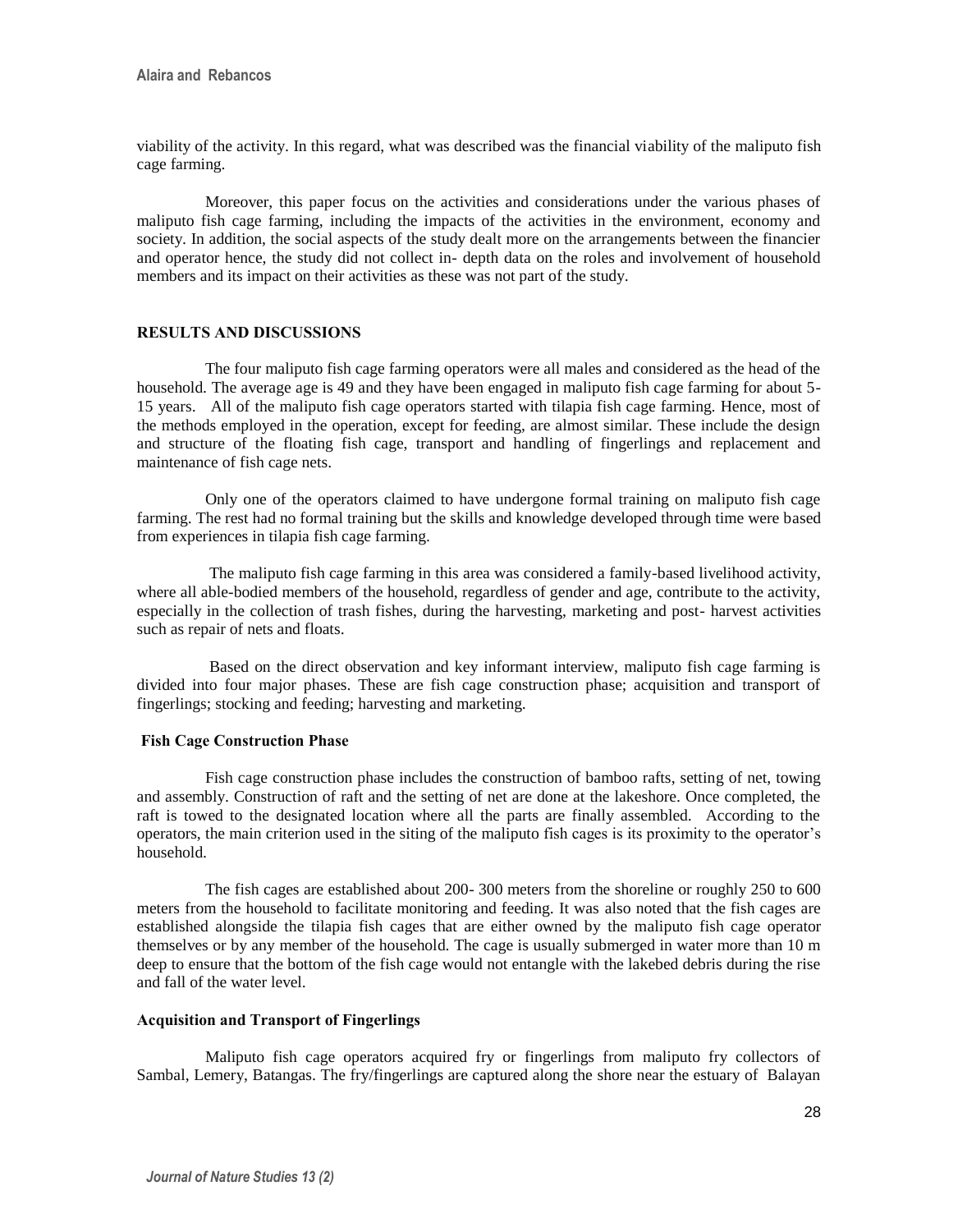Bay while some were trapped at Pansipit River as they swam their way to Taal Lake. There are two methods used in the collection of fingerlings: beach seine or pukot made of nylon nettings, no. 200/16, 200 meshes, 22 knots and fry seine or salap made of sinamay which is 10 m long and 2 m wide. While it has been reported that maliputo spawns whole- year round, the fry/fingerlings usually peaks during the months of May to August.

Fingerlings are immediately transferred to hapas for acclimatization. Hapas or fine mesh cages are net structures with all sides suspended in floating structure. They are usually located along the Pansipit river near Balayan Bay.

Acclimatization is the process of conditioning the fingerlings to its future environment. It involves the gradual exposure of the fingerlings to the environment where it will be transferred by slowly moving the hapas containing the fries from the bay towards the lake or from an area of high salinity towards an area of low salinity. This process recognizes the salinity gradient along the Pansipit River, wherein the salinity of the water decreases as it moves closer towards the lake. Fingerlings are then conditioned under this low level of salinity for at least 2 days prior to transport to culture site. The fingerling collector will inform the operator that the fingerlings are ready for transport.

## **Sorting, Packing and Transport of Fingerlings**

Size of the fingerlings varies and depends on the age of the fingerlings when captured. The fingerlings are sorted and separated according to sizes and placed in separate containers. This is based on the preferences of the fish cage operators.

Fingerlings are placed inside a transport plastic bags measuring 20 cm x 30 cm filled with water from the hapas where the fingerlings are acclimatized. Each plastic bag is filled with approximately 1/3 water level and is pumped with oxygen/air from a tank and then sealed to prevent gas from escaping. Each plastic bag contains approximately 30-50 fingerlings per bag depending on the sizes of the fingerlings. Recommended time to transport the fingerlings should not exceed 10-12 hours (BFAR-NFBC, undated).

For Banyaga, Agoncillo, the major mode of transport for the fingerlings is by land transport. Passenger jeep is usually hired to accommodate more number of plastic bags as well as passengers. It takes 30 minutes to reach Banyaga from Sambal Lemery.

Mortality rate during transport is very high usually reaching 40%. Only about 900 of the 1500 fingerlings survived the transport. The mortality is due to thermal shock because of rapid changes in ambient temperature and, commonly occurs during live hauling or transfer from one water body to another.

#### **Stocking of Fingerlings**

From transport bags, fingerlings are again subjected to conditioning before they are transferred to the fish cage to avoid thermal shock.

This is in consideration of the physical and chemical differences between water inside the plastic bags and lake water. To avoid trauma brought about by thermal shock and oxygen level gradient, lake water is gradually poured into the plastic bags containing the fingerlings. This is to ensure the temperature and oxygen content of the water in the plastic bag will be approximately equal to that of the lake water. This process sometimes last for only about an hour. The fingerlings are stocked at around 6-7 in the morning.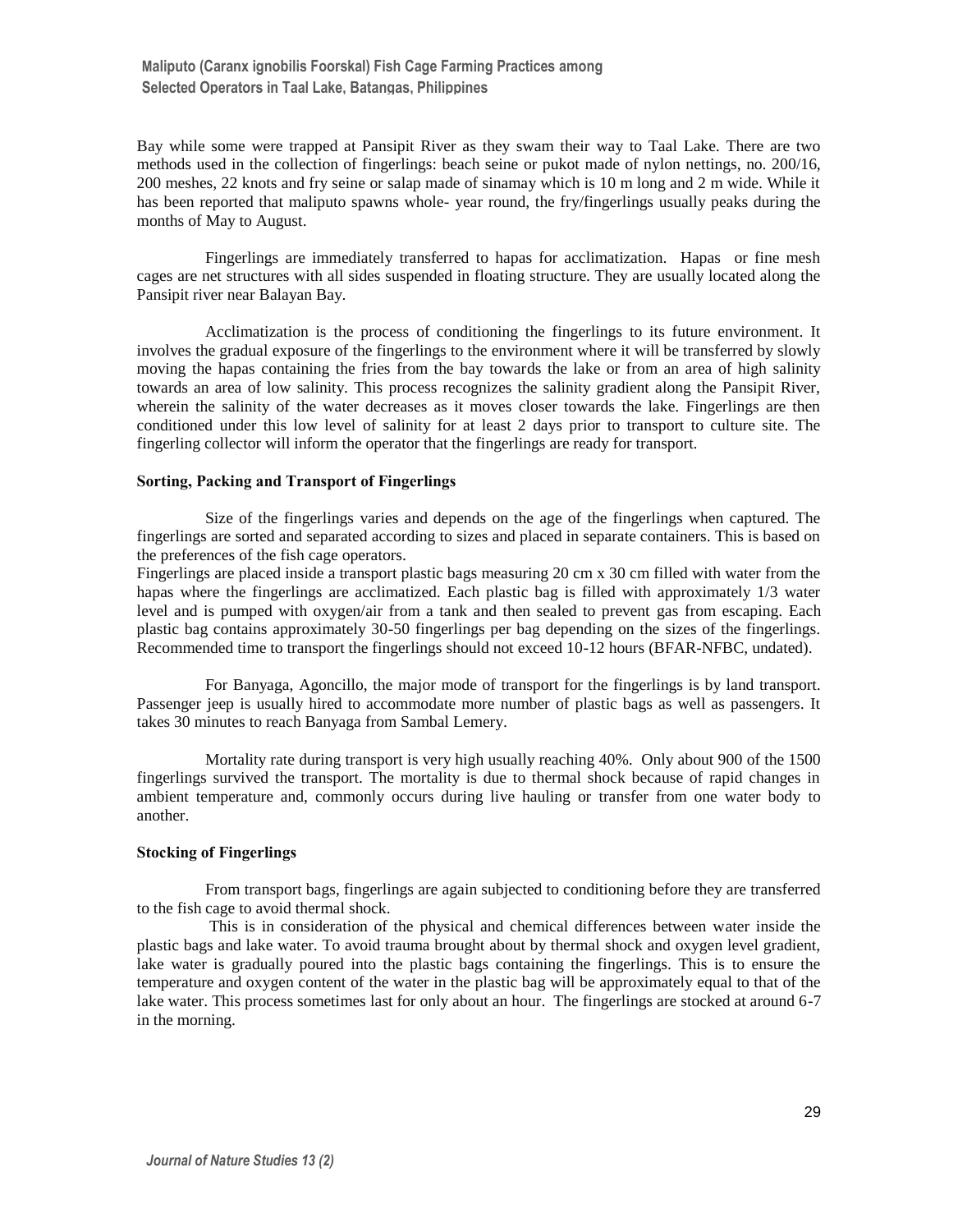## **Mortality Rate**

Maliputo fish cage farming suffers from a very high mortality rate. This is attributed to the tendency of the operators to cut on cost. Operators resort to packing 30-60 fingerlings inside one plastic bag. This is to reduce number of plastic bags and oxygen that will be used in the transport of fingerlings. The operator also prefers smaller sized fingerlings over much larger sized ones to accommodate more fingerlings in a plastic bag. This saves on cost of plastic bags oxygen and transportation space. During transport, the fingerlings bump with each other especially when the ride is rough. Congested packing in a plastic bag of the still young and frail fingerling contributes to fatality.

The initial stocks of a 10 m x 10 m fish cage is approximately 900 fingerlings or equivalent to the survival rate during transport. This is equivalent to a stocking density of 9 pcs  $m<sup>2</sup>$  which is low compared to the ideal stocking rate of  $10-15$  pcs m<sup>2</sup>. About 7-10% of the remaining fingerlings die during the initial stocking caused by improper or lack of conditioning. Another 2% may also die before final harvest due to competition for food.

### **Feeding**

Maliputo is a carnivorous species even at its juvenile stage. It is fed with trash fishes that are chopped into smaller sizes (Fig. 3). Sizes of minced trash fish depend on the size of the stocks. The most common trash fishes include species of Oreochromis niloticus (tilapia), Carassius auratus auratus (karpita) and Parachromis manaaguensis (dugong) (Table 1). Tilapia considered undersized or underweight or hibay (weak) fish does not command a good price in the market. These rejects are used as trash fishes. The fish is fed also with available Pangasius, a not so common fish as food in the community or with low consumer acceptability. Some also feed the fish with silverfish (guno), cardinal fish (dangat) and archer fish (kataba). There are also instances when good quality fishes are being used as trash fish because it is cheaper to buy them than to capture them. Trash fish can therefore be from the operators/caretakers' own fish trapping devices or bought from other fisherfolks. In extreme fish shortage in the lake, operators also resort to buying the cheapest fish in the market as trash fish.



Figure 3. Trash fishes are minced into smaller sizes prior to feeding.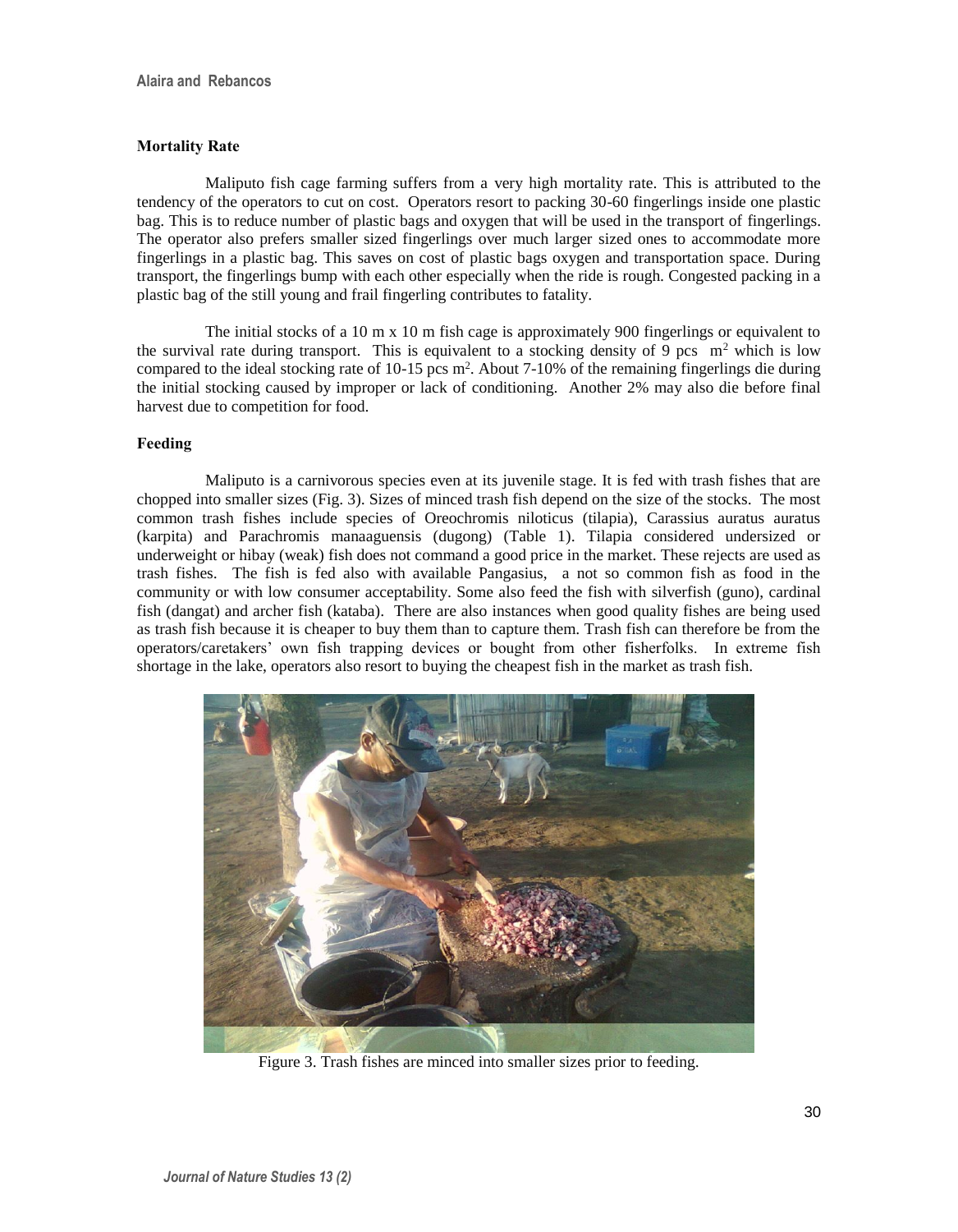|                           |                            | <b>Types of fish</b> |                        |                                      |              |
|---------------------------|----------------------------|----------------------|------------------------|--------------------------------------|--------------|
| <b>Stages /Month</b>      | P.<br>hypopthalmus<br>(kg) | O.niloticus<br>(kg)  | P. managuensis<br>(kg) | C. auratus<br><i>auratus</i><br>(kg) | <b>Total</b> |
| First month (Fry)         |                            | 45                   |                        |                                      | 45           |
| 2 months old              | 3                          | 55                   | 5                      |                                      | 60           |
| 3 months old              |                            | 72                   | 10                     | 5                                    | 90           |
| 4 months old              |                            | 128                  | 18                     |                                      | 150          |
| 5 months old              |                            | 275                  | 20                     | 5                                    | 300          |
| 6 months old              |                            | 280                  | 15                     | 5                                    | 300          |
| 7 months old              |                            | 279                  | 49.5                   | 7.5                                  | 336          |
| months<br>8               |                            | 245.5                | 39.5                   | 8                                    | 293          |
| 9 months<br>(harvestable) |                            | 313.5                | 25                     | 9                                    | 347.5        |
| Total                     | 3                          | 1693                 | 182                    | 43.5                                 | 1921.5       |

Table 1. Types and amount of trash fish feed to the maliputo fish per cropping season.

The amount in kilograms of trash fish consumed monthly from seeding to time of harvest is presented in Table 2. It shows that the weight of the trash fish started from approximately 45 kilos per month or 1.5 kg per day during the first month. It is increased by 2 kg per day or 60 kg per month reaching 150 kg by the fourth month. The volume of trash fish could reached 300 kg to as high as 347 kg monthly starting from the fifth month until harvest time. The amount varies and depends on the availability of trash fish.

Table 2. Weight of trash fish consumed by maliputo fish from fry to adult stage.

| Month                  | Weight in Kilograms |  |
|------------------------|---------------------|--|
| First month (Fry)      | 45                  |  |
| 2 months old           | 60                  |  |
| 3 months old           | 90                  |  |
| 4 months old           | 150                 |  |
| 5 months old           | 300                 |  |
| 6 months old           | 300                 |  |
| 7 months old           | 336                 |  |
| 8<br>months            | 293                 |  |
| 9 months (harvestable) | 347.5               |  |
| Total                  | 1921.5              |  |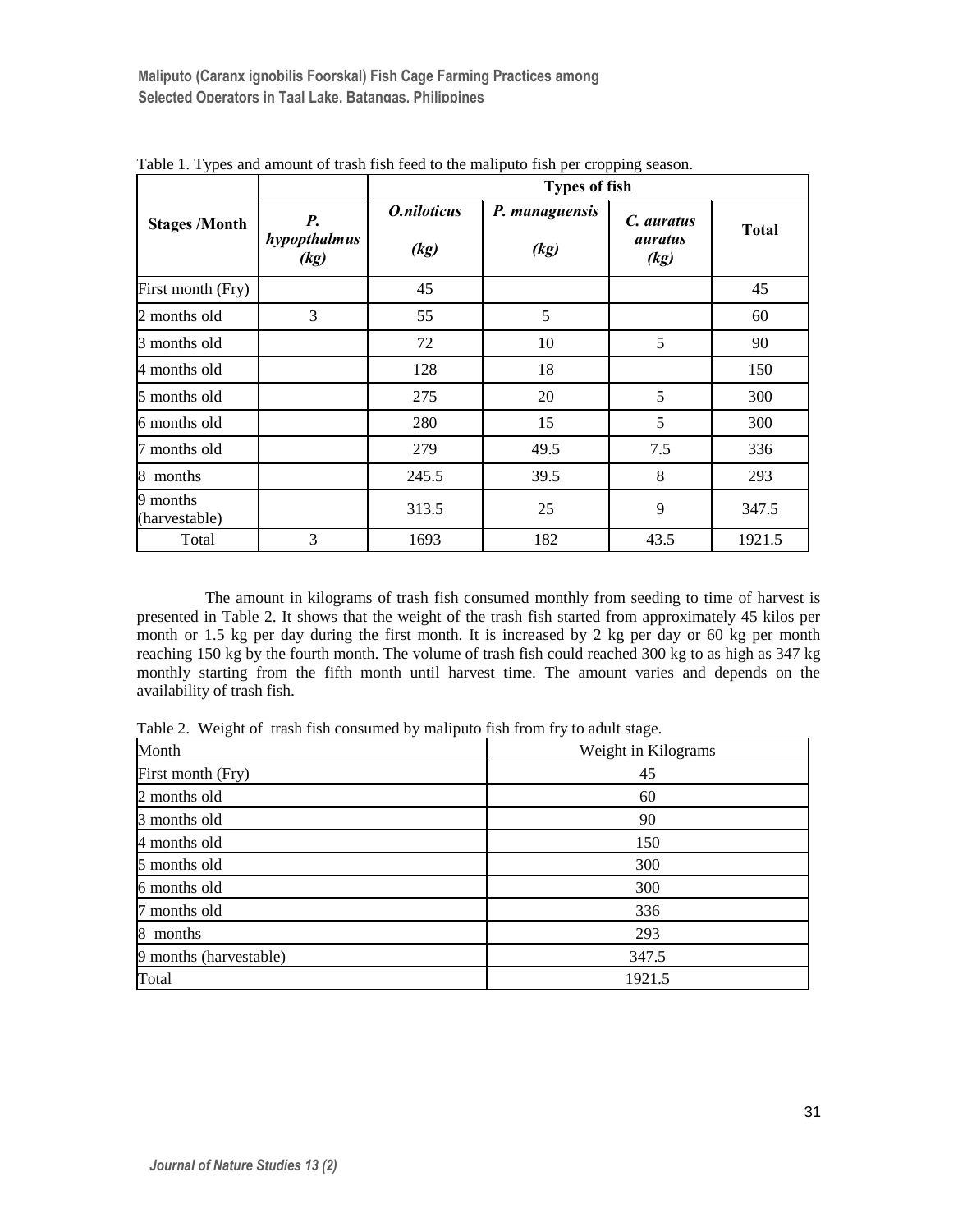The species used as trash fish also varies monthly. Table 3 shows the types of fish and weight consumed monthly. The dominant species used as trash fish is tilapia (88%) as this is also the dominant species available from the lake. Other species include Parachromis managuensis (9%) (Jaguar guapote or dugong for local folks) and.Carassius auratus auratus (2%) (locally called Karpita) and Pangasionodon hypopthalmus (.16%) (Pangasius).

| Types of fishes            | Weight (kg) | <b>Percent Consumed</b> |
|----------------------------|-------------|-------------------------|
| Oreochromis niloticus      | 1693        | 88                      |
| Parachromis managuensis    | 182         | 9                       |
| Carassius auratus auratus  | 43.5        | $\overline{c}$          |
| Pangasionodon hypopthalmus | 3           | .16                     |
| Total                      | 1921.5      | 100                     |

Table 3.Types of trash fishes, weight and percent consumed per cropping season.

## **Harvesting and Marketing**

Maliputo in the wild grows relatively fast reaching sexual maturity at a length of around 60 cm (TL) in 3.5 years and a maximum weight of 80 kg. Maliputo cultured under fish cage condition is harvested from six to eight months. The cropping cycle normally starts between the months of August and September and ends in April to May. This cropping cycle has been identified and established based from the experiences of the fish cage operators. Slow growth rate and high mortality rate of the fish is observed during rainy months. They attributed this to the increased in water temperature that usually occurs during the rainy months. The operators also connected the slow growth rate and mortality of the fish to lack or insufficient oxygen in the lake water which also occurs during the onset of the rainy months. Oxygen dissolves less in higher water temperature.

The harvesting method of the fish in the cage is also similar with that of tilapia fish cages. Harvesting in fish cage is simple. Harvesting can be done by 3-4 persons. A bamboo raft is placed inside the cage. This raft serves as the platform for the 2-3 persons who will slowly pull up one corner of the net thus pushing the fishes to group together on the other corner of the cage (Fig. 4). The fishes are then scooped out of the net and transferred immediately into a pail. Maliputo has a very short lifespan when taken out of the water hence they are immediately transferred into iceboxes. The short lifespan is attributed to the absence of fish scales. Fish scales aside from the skin function as physical barrier which protect the fish against injuries. Sorting according to sizes is done at the lakeshore. The fishes are sorted according to size classes because farm gate prizes vary according to sizes. The average size of a 8-month maliputo ranges from 23 cm to 27 cm long (TL) equivalent to about 20 g (0.2 kg.) to 600 g (0.6 kg).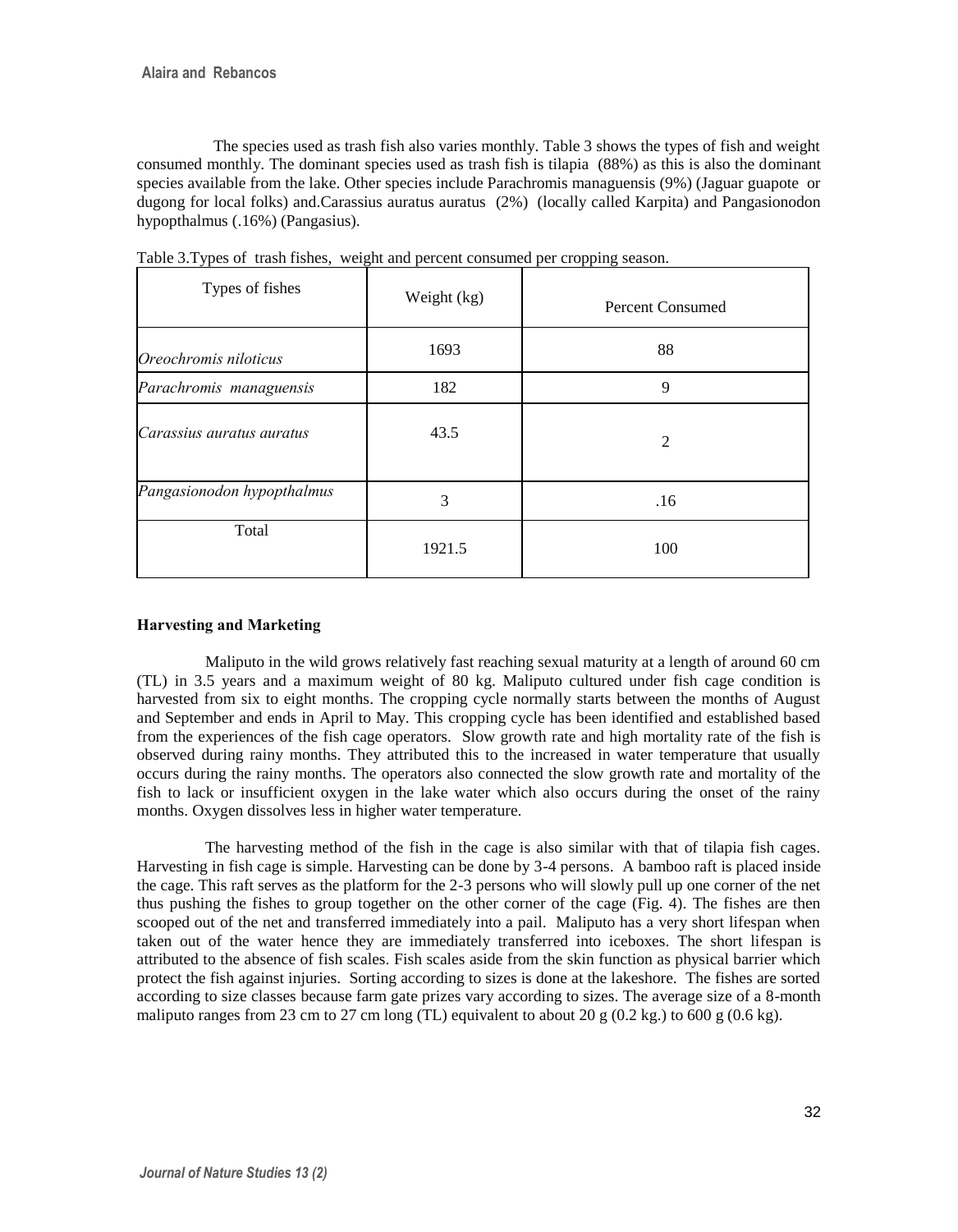

Figure 4. Harvesting maliputo by slowly pulling up one corner of the net towards the opposite corner.

## **Weight of Harvested Maliputo**

Maliputo of varying sizes and weight were captured randomly from the fish cage to represent the eight-month old fish cage farm. The sample has a total of 27 individual fish with a cumulative weight of 10.2 kg. The weight, total length, total fork length, standard length and body length of each of the fish from the samples were measured. Table 4 summarizes the number of individuals, total weights, average total length, average total fork length, average standard length and average body length of the fish per class weight. It should be noted that this study adopts the weight classification used by the Taal Lake fisherfolks in sorting fish for marketing such as small (4-5 pcs), medium (3 pcs), large (1-2 pcs).

| Weight  |        | Total  |        |        | Average total Average Fork Average Standard Average Body |        |
|---------|--------|--------|--------|--------|----------------------------------------------------------|--------|
| Class   | Number | weight | length | length | length                                                   | length |
| (g)     |        | (g)    | (cm)   | (cm)   | (cm)                                                     | (cm)   |
| $299$   | 10     | 2440.0 | 29.5   | 25.9   | 23.2                                                     | 10.05  |
|         |        |        |        |        |                                                          |        |
| 300-500 | 14     | 6050.0 | 63.3   | 58.8   | 52.25                                                    | 23.15  |
|         |        |        |        |        |                                                          |        |
| > 501   | 3      | 1719.9 | 36.0   | 31.6   | 28.6                                                     | 12.6   |
|         |        |        |        |        |                                                          |        |
| Total   | 27     | 10210  |        |        |                                                          |        |
|         |        |        |        |        |                                                          |        |

Table 4. Weight class, number of individuals, total weight and average size of maliputo.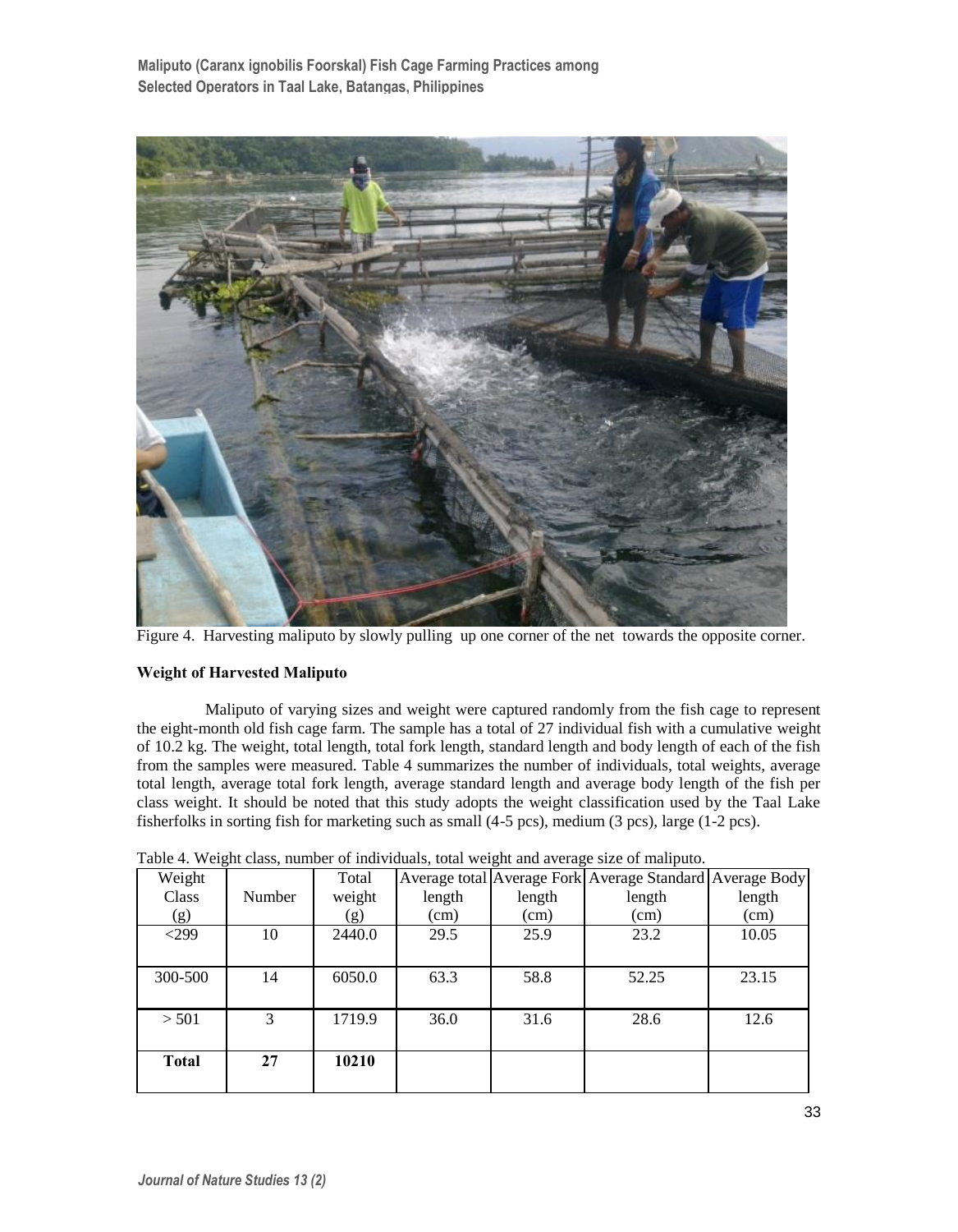The proportion of the individuals and weight per weight class were also determined and summarized in Table 5. It shows that in terms of number of fish, weight class <299 g had 37%, 300-500 g had 52% of the total samples each and about 11% belonged to weight class >501 g. On the other hand, weight class 300-500 g took 59% of the total weight and weight class <299 g took about 24% of the total weight. The weight class >501 garnered only about 17% of the total weight.

| Weight Class (g) | <b>Number</b> | Percent | Total weight(g) | Percent |
|------------------|---------------|---------|-----------------|---------|
| $299$            | 10            | 37.04   | 2440.00         | 23.98   |
| 300-500          | 14            | 51.85   | 6050.00         | 59.25   |
| > 501            | 3             | 11.11   | 1719.90         | 16.84   |
| <b>Total</b>     | 27            | 100     | 10210           | 100     |

Table 5. Number and weight proportion per weight class ( @10,210 g).

The figures below were blown up to obtain the proportion of individuals and total weight per weight class (Table 6). It shows that the whole population of maliputo was 794. This represent 88% survival rate from the initial stocking of 900. About 37% or 294 individuals comprised weight class <299, 52% or 412 comprised weight class 300-500 and the remaining 11% or 88 pieces comprised the >501 weight class.

About 177,750 g representing 59% of the total weight was comprised by individual fish belonging to 300-500 weight class. Weight class <299 had about 71,940 or 24% of the total weight, while weight class  $>501$  had a total weight of 50,520 g or 17% of the total weight.

| Weight Class (g) | Number | Percent | Total weight $(g)$ | Percent |
|------------------|--------|---------|--------------------|---------|
| $<$ 299          | 294    | 37.04   | 71940              | 23.98   |
| 300-500          | 412    | 51.89   | 177750             | 59.25   |
| > 501            | 88     | 11.11   | 50520              | 16.84   |
| Total            | 794    | 100     | 300,000            | 100     |

Table 6. Estimated Number and weight proportion per weight class (@300,000 g).

## **Projected Growth Rate**

Based from the information obtained from both actual measurement and interview, the growth rate for maliputo raised inside fish cage was also projected (Table 7 and Fig. 5) and compared with the growth rate of maliputo raised inside the ponds of BFAR-Butong (Fig. 6). The growth rate curve of the fish in the cage showed a sharp increase during the first three to four months but starts to taper-off from sixth month onwards. The further decline in growth rate during the last few months could be attributed to the scarcity of trash fish. It should be noted that March and April are summer and Lenten season months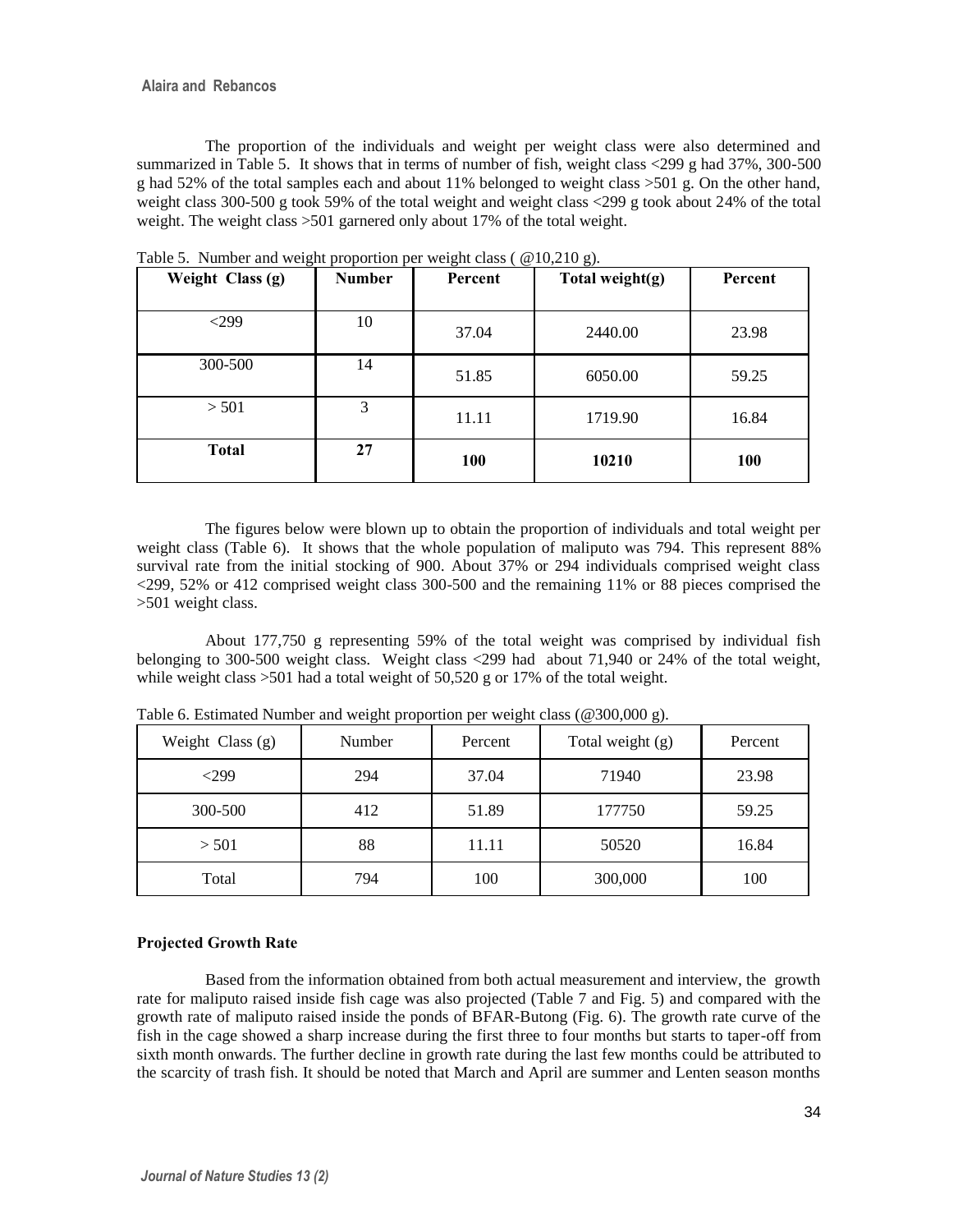wherein demand for fish is high and therefore commands higher price. Fish is more valuable to market than to be used as trash fish. The months of May and June are start of the rainy months where most of the fishkill events happened.

| Month          | Weight in grams | Growth rate |
|----------------|-----------------|-------------|
| 1              | 5               |             |
| 2              | $10\,$          | $100\,$     |
| 3              | $50\,$          | 400         |
| $\overline{4}$ | $100\,$         | $100\,$     |
| 5              | 200             | $100\,$     |
| 6              | 250             | 25          |
| $\overline{7}$ | 300             | $20\,$      |
| $\,8\,$        | 400             | 33          |
| 9              | 500             | 25          |
| 10             | 600             | 20          |
| 11             | 650             | $\,8\,$     |
| 12             | 750             | 15          |

Table 7. Projected growth rate of cultured maliputo fish (12 month).

Note. The value in the first month was based from the estimates of the weight of fingerlings when acquired from Lemery.

The value in the 8 months is the average weight based on actual measurement done. The value in the  $12<sup>th</sup>$  month was based from the fisherfolks estimate of the average weight in an existing 12-month C. ignobilis fish cage.

All values are averages



Figure 5. Weight in grams of maliputo fish in a cage culture.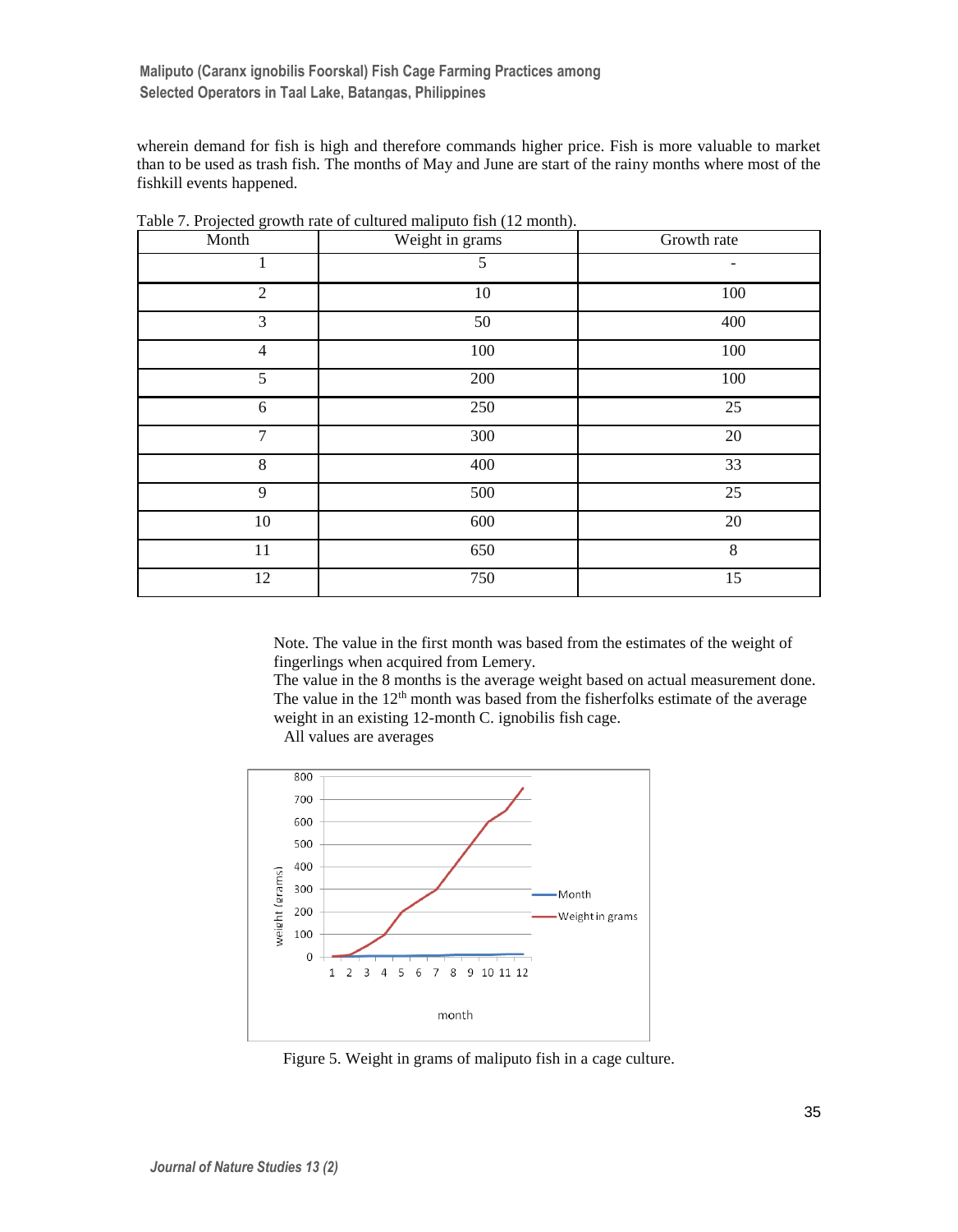

Figure 6. Weight of maliputo fish from Butong Culture.

## **Marketing**

Considering that maliputo caters to specific market, method of sale is "by order and pick –up from production site". This means that traders will notify the fish cage operator if there are "orders" coming from Manila. Harvesting only starts after agreement on the price per kilo is settled between the traders and operator.

Selling of fish is on wholesale and cash basis only. It is also the obligation of the operator to bring the product to the buyer located in San Nicolas, Batangas.

## **Financing**

Maliputo fish cage farming operates based on different partnership arrangements among the financier, caretaker and owner. Financiers are those individuals or corporation who invest financial inputs in the operation of the fish cage. Financers are usually not resident of the localities. Financier may enter into partnership with more than one fish cage operator/owners. Caretakers are those who provide actual labor input including, feeding and patrolling, in exchange for wages. Owners are those who financed the construction of the fish cage and the registered and/or recognized owner of the fish cage structure. Owner may operate the fish cage on his own or leased the fish cage structures to other operator or financier or enter into some form of partnership agreement with the financier.

The most common partnership arrangement is the owner- caretaker. This was practiced to reduce financial input for the fish cage farming. Under this arrangement, the recognized/registered owner of the fish cage entered into partnership with the financier. The profit sharing may vary depending on their agreement. Common practice at the time of the interview was the fix investment. In this practice, the financier shoulders the expenses for the acquisition and transport of the fries and the owner/caretaker takes care of the other related expenses including the acquisition of feeds, payment of wages and minor repairs and maintenance of the fish cage structures. The profit sharing scheme for this practice is 50/50 of the gross profit. In case of natural calamities resulting to death of the fish in the cage or total devastation of fish cage, the financier receives nothing. Other variation of this scheme may include running investment in which the owner/caretaker requests for additional cash. The additional cash advanced will be deducted from the gross income first before dividing the net profit.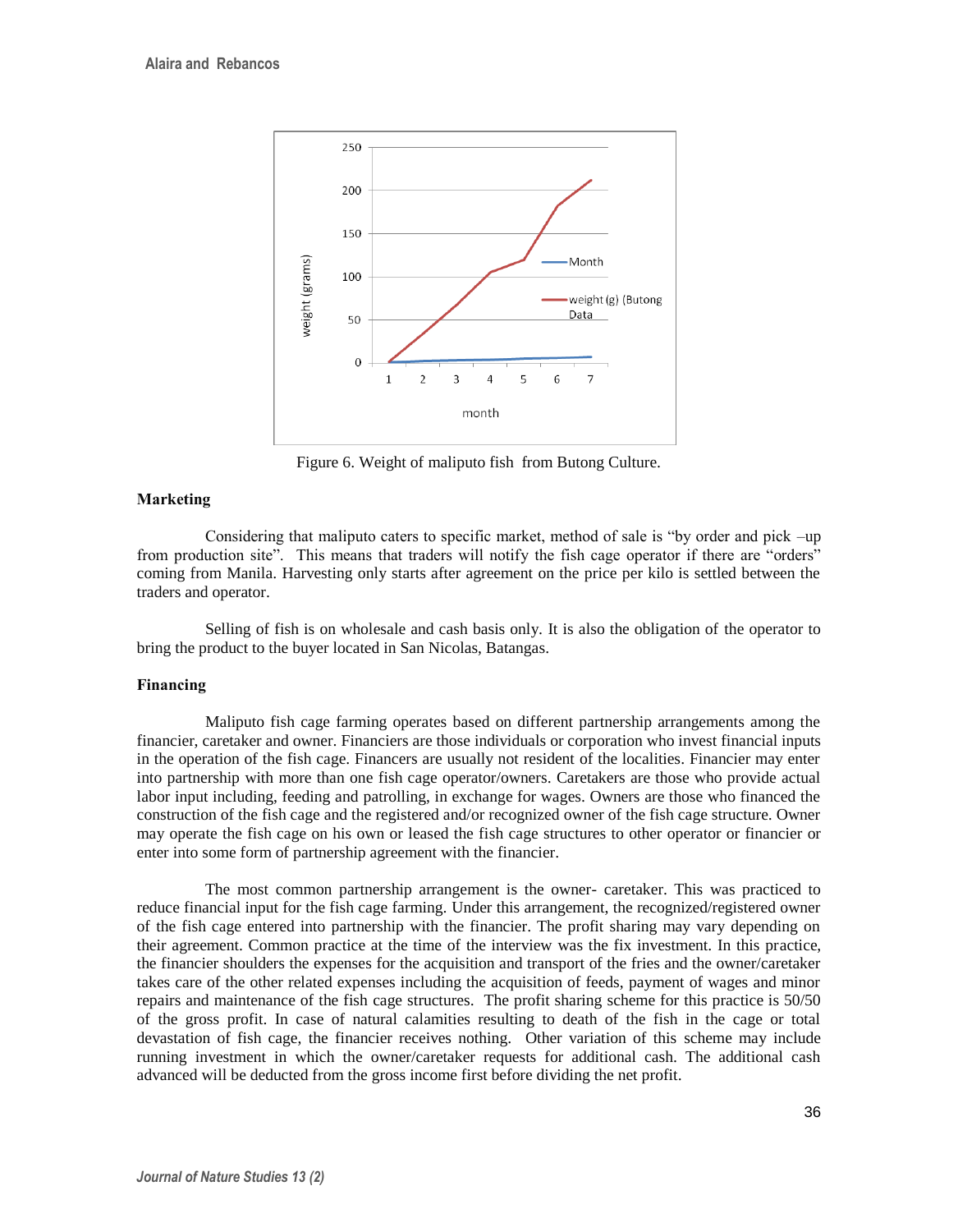## **Impacts of the Current Maliputo Fish Cage Farming Practice**

### **Environmental Impact**

From the current practices of the operators, activities identified that may have potential impact to the environment include the collection/extraction of raw materials and the siting of the fish cage. However, further evaluation indicated that the impact may pose significant change in the immediate environment. Bamboos are sourced from other municipalities and the volume requirement of a single fish cage may not be sufficient to result to over-extraction. The impact of siting of fish cage includes blocking of boat and wave movements. Again, as these are floating fish cages, their location can be moved to other places where they will not pose hazard or impede movement of water and boat.

Acquisition and transport of fingerlings involve the trapping and conditioning of the fingerlings prior to their transport. Trapping involves the use of fine mesh fishing nets that may also capture non-target fries or fingerlings of other species. On a larger scale, this may be detrimental to the population of the other species. However, as this involves capturing small number of fries undertaken only when there are demands, it was assessed that this will have no significant impact to the population structure of the other species. However, in the event of a sudden increase in demand for fries due to the development of a more efficient maliputo fish cage farming techniques, the need to prepare for breeding and hatchery ponds should be considered. This is to avoid undue stress to the natural population of maliputo and other non-target species.

Maliputo is a carnivorous species and a voracious feeder. An eight-month 10 m x 10 m maliputo fish cage with a stocking rate of 7-8 pcs  $m<sup>2</sup>$  can consume 1,920 kg of trash feeds. This is roughly between 250-300 kg of trash fish monthly equivalent to 8-10 kg of trash fish. At this feed consumption rate, the Feed Conversion Ratio (FCR) of maliputo fish cage farming could reach 6.405. This means that it will require 6.405 kg of trash fish to produce one kilogram of maliputo.

While it may appear that the volume of fish meal required for the fish in the cage will have an impact on the population of the trash fish, it should be emphasized that the preferred species are introduced comprising of Oreochromis niloticus, Carassius auratus auratus (Karpita or gold fish), Parachromis marguensis (jaguar guapote or dugong) and, in some instances, Pangasionodon hypopthalmus (pangasius). Most of the introduced species in the country have been noted for their adverse impacts to the population of local and endemic species. These introduced species compete with the local endemic species for food and habitat leading to domination, exclusion and extinction of the local and natural population of species, communities and habitat.

Trash fish is not part of the regular diets of the lakeshore households and is therefore not a threat to food security. Tilapia used as trash fishes are classified as "hibay" or those that are undersized, deformed and weak. These are not sold at the local market nor consumed by the households. Pangasius sp., an introduced fish, is not consumed by the locals because it does not suite to their taste and still unknown to them.

In general, maliputo fish cage farming has a positive impact to the ecology by regulating the population of the introduced exotic species that would otherwise posed danger to the local endemic fish population, communities and habitat.

### **Economic Impact**

The economic impact of the Malipuo fish Cage Farming was not determined given the limited number of informants and information. However, considering that the demand for maliputo remains high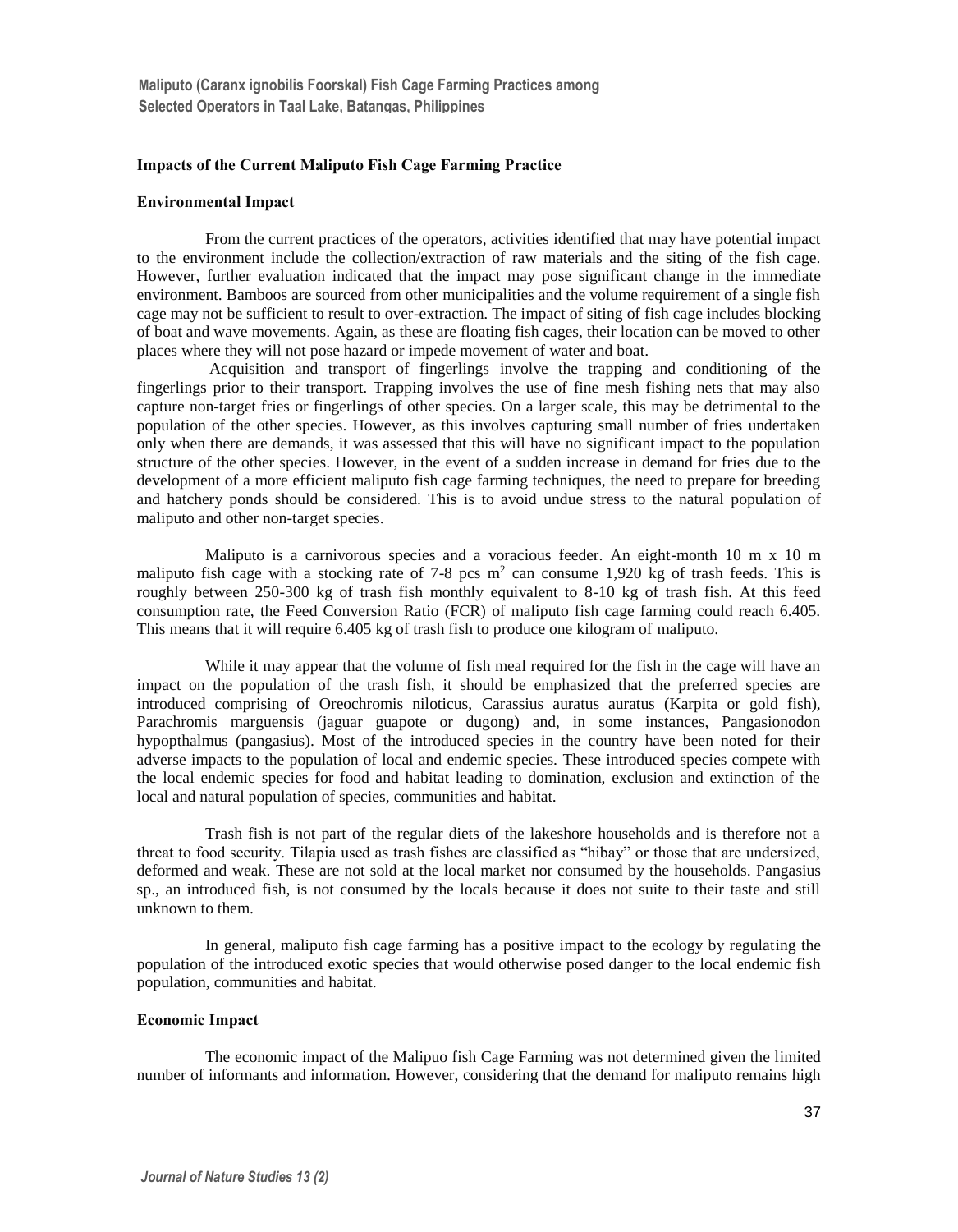despite its high price, maliputo fish cage farming may therefore be still an economically viable livelihood activity if substantial intervention is available particularly in the propagation of genetically superior maliputo fingerlings and in the development of alternative feeds.

Presently, only few operators ventured into maliputo cage farming because it is both capital and labor intensive aquaculture business. In addition to being capital and labor intensive, maliputo fish cage faming is also limited to only one long cropping cycle a year avoiding risks from typhoon that also affects the availability of trash feeds. Under this cropping cycle, the optimum weight attained by cultured maliputo is between 600 to 800 grams which is way below its optimum weight it can reach in the wild.

On the financial viability, the existing arrangements between financier and operator will still be the most beneficial arrangement as the risk involved are more nature based. In this arrangement the financial losses are shared by and between the financier and the operator.

## **Social Aspect**

Maliputo fish cage farming being family-based activity may have some impacts on the members of the family particularly women and children. It was observed in the study that the participation of the members in the activity is not gender or age- base, it is more on the physical capacity and availability. However, there may be occasion when the participation of all members may be required especially during emergency situation such as typhoon and harvesting. Other contribution of the other members of the family particularly those children who have their own tilapia fish cages are in the form of providing trash fishes especially during the months when trash fishers are scarce.

The above may simply mean that the participation is not forced and would not over -burden the particular member. In fact, sometimes the participation is voluntary depending on the necessity of the situation.

The social impact of the financing arrangement was not determined due to the limited number of respondents as this may not be a representative of the general situation.

## **CONCLUSION AND RECOMMENDATIONS**

The study concluded that maliputo fish cage farming in the study comprises of the following phases such as fish cage construction phase; acquisition and transport of fingerlings; stocking and feeding; harvesting and marketing. The phases are basically similar in almost all aspects of tilapia fish cage farming as it was the original livelihood activity of the operator and is also the dominant and common fish culture practice in Taal Lake. The major difference however lies in the feeding practice and cropping period that can be attributed to the less developed farming practice for maliputo, making it more labor intensive. Present practices showed that maliputo farming requires participation of all able-bodied members of the family particularly during feeding and monitoring/patrolling activities and may therefore be considered a family-based livelihood enterprise.

The findings of the study showed that a fish cage with fish stock of around 900 would require 1921 kg of trash fish over 8 months or one cropping period. These trash fishes are from various species of fishes that are considered undersized or underweight or hibay (weak) fish, hence will not command acceptable price in the market. There are however, instances where good quality fishes are being used as trash fish when the price has become so low that it would be cheaper to buy than to capture them. Trash fish can also be from the operators/caretakers' own fish trapping devices or bought from other fisherfolks. In extreme fish shortage in the lake, operators also resort to buying the cheapest fish in the market as trash fish.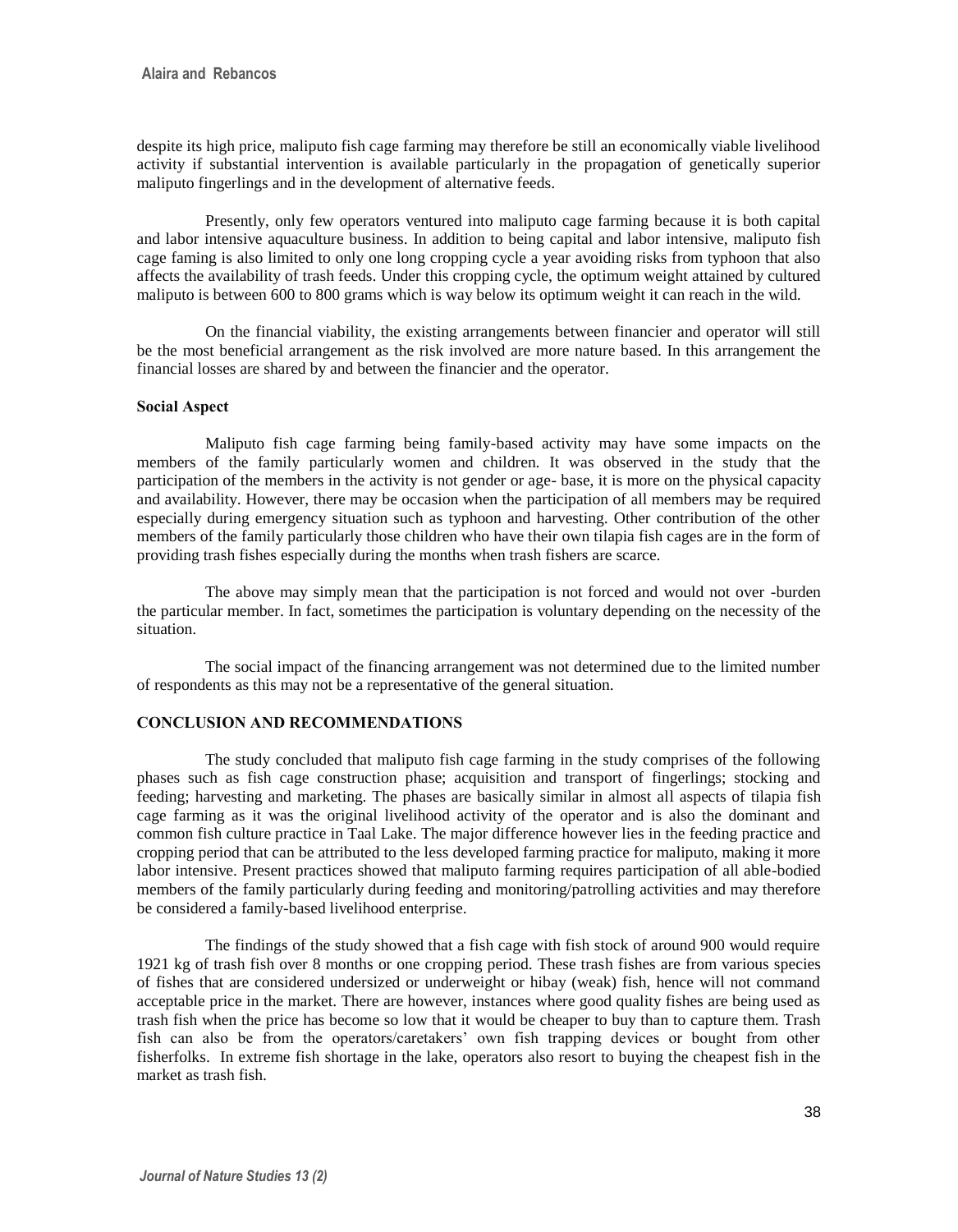The study also concluded that while maliputo in the wild grows relatively fast reaching sexual maturity at a length of around 60 cm (TL) in 3.5 years and at maximum weight of 80 kg. Maliputo cultured under fish cage condition is harvested within six to eight months with an average weight of 600 g. The short cropping cycle was identified and established based from the experience of the fish cage operators that took into consideration the high mortality rate of the maliputo stocks during some changes in the water physical and chemical attributes including salinity and temperature. These changes were attributed to changes in the weather condition. The cropping cycle normally starts between the months of August and September and ends in April to May.

The assessment of the study on the environmental impact of maliputo fish cage farming indicated that it may have insignificant impact on the quality of water, population of maliputo in the wild and population of other fish species used as trash fish. Likewise, assessment of the economic impact showed that it does not contribute significantly to the income of the family. Finally, the operation of the fish cage has also strengthened the operator-financier relationship that also exists in the tilapia fish cage farming in the locality

It would therefore be concluded that maliputo fish cage farming at this point may not be an economically viable activity unless a significant intervention in terms of technology and financial support would be provided. These would include improvement in the production and supply of high quality fingerlings, production of cheaper organic feeds and provision of technical and financial support to investors.

The concerned agencies should expand its maliputo research initiatives that would a) reduce dependency on trash fish for feeds through the development of "cheaper and ecologically friendly " organic feeds for maliputo; b) make it possible to start maliputo fish cage farming any time of the year; c) reduce mortality of maliputo fingerlings during transport identify and during its rearing period (optimum stocking rate and appropriate design and size of fish cage); and d) promote other alternative in-situ and ex-situ production.

In addition, maliputo fish cage farming may be economically viable livelihood activity if substantial intervention is available particularly in the propagation of genetically superior maliputo fingerlings and in the development of alternative feeds.

Finally, the impact of the financing arrangement which is very common in Taal Lake fishing community should be studied further to determine its social impact, who gain more or who were marginalized by the existing arrangement.

### **ACKNOWLEDGEMENT**

The authors wish to express their heartfelt thanks and gratitude to the DOST-PCMARD through the then Director Cesar Pagdilao and Ms. Virna (Nanna) G. Salac for the scholarship granted in pursuing this degree. The BFAR and PAGASA Ambulong for allowing complete access to their secondary data for the study and BFAR, Butong, Batangas for the gathering of primary data.

### **STATEMENT OF AUTHORSHIP**

The first author conducted the literature search, prepared the conceptual framework, identified thematic points, formulated recommendations, and undertook the writing up. The second author initiated the concept, identified some issues, formulated recommendations, and reviewed the paper.